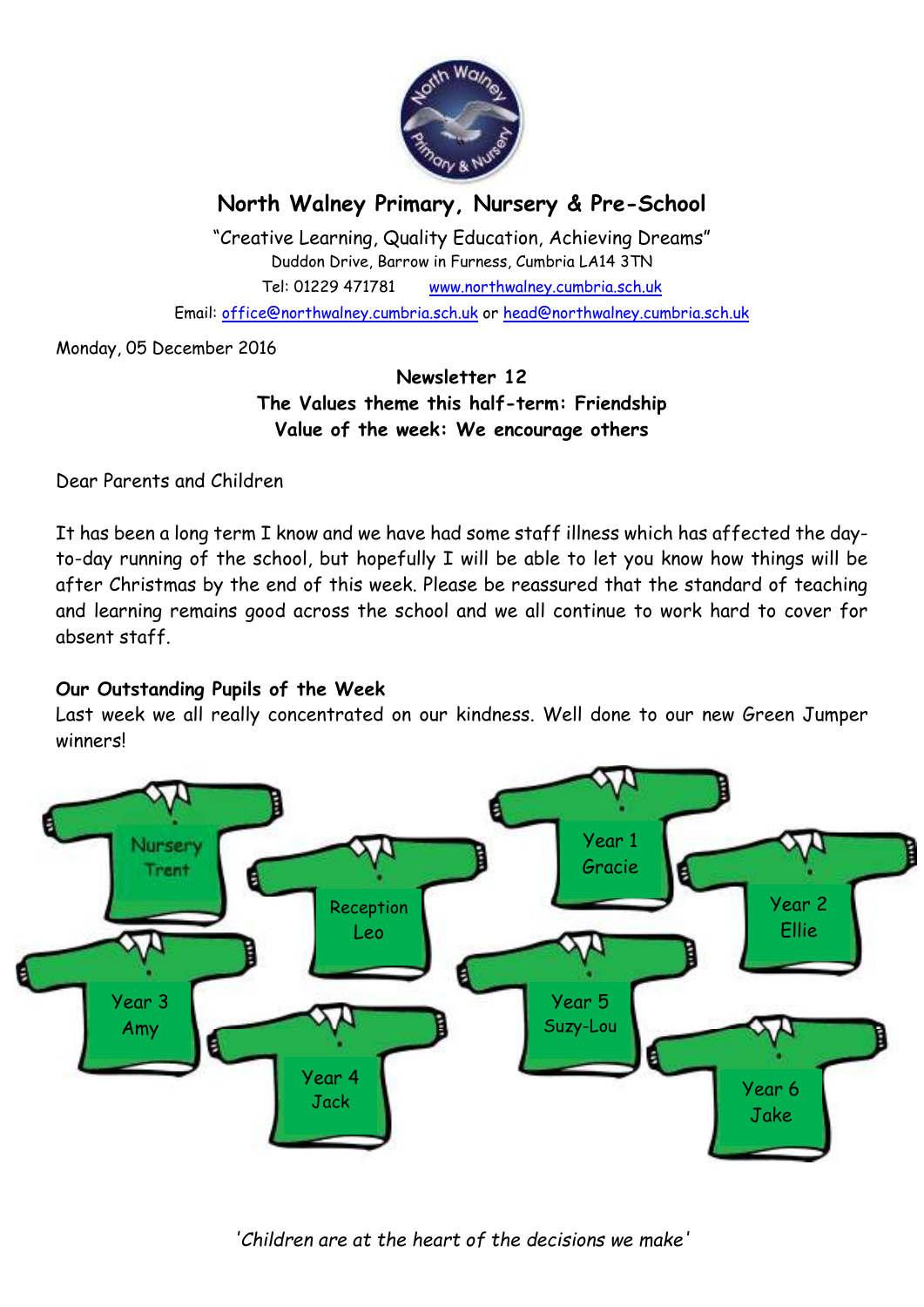# **Christmas Fair**

Please don't forget that after school this Thursday is our PTA Christmas Fair and the PTA have been working hard to get everything ready to go! I hope many of you will be able to come and join us and find a bargain or two as well as buy some raffle tickets and maybe even get to see Santa!

# **Who is picking your child up?**

If you are not collecting your child at the end of the day and you have arranged someone else to do it for you – please, please, please let us know by giving us a call before the end of the day. We cannot let children just go with someone else, even if they know them, unless you have informed school. I am sure you all understand the reasons for this so that we can ensure all children are safe at all times.





#### **Year 1 and 2 Spelling Workshop for Parents**

Miss Mountford has arranged a quick workshop for parents of Year 1 and 2 on Friday at 2pm so that you can find out more about how we teach spellings at North Walney. Spellings and reading form the bedrock of all future learning, so if you are free why don't you come along and then stay for our 'Book and a Biscuit' session straight afterwards?

#### **And more about books – Oxford Reading Tree!**

Miss Mountford and I have been looking at all of the Oxford Reading Tree books over the last few weeks and soon realised that some of them were in such bad condition that they needed throwing away. So……we've now bought a whole new batch of books for all of the children and once they have been stamped with the school logo, then they will be coming home for the children to read. Please, please, please can everyone look after them as they cost roughly £3.00 per book! Thank you!





### **Wagtails Pre-School trip to the Zoo**

This Friday sees our Wagtails Pre-School going on a journey to the zoo to see how all of the animals are preparing to celebrate Christmas. Mrs Scott-McCullough has already sent all of the information out but if you have not received it then please pop into the school office.

### **Supporting St Mary's Hospice – Buy a Flumpet!**

Mrs Malone has arranged for us to have Flumpets for sale this Christmas. They cost £1.50 and all proceeds will go to St Mary's Hospice, so why not get one (or two or …)